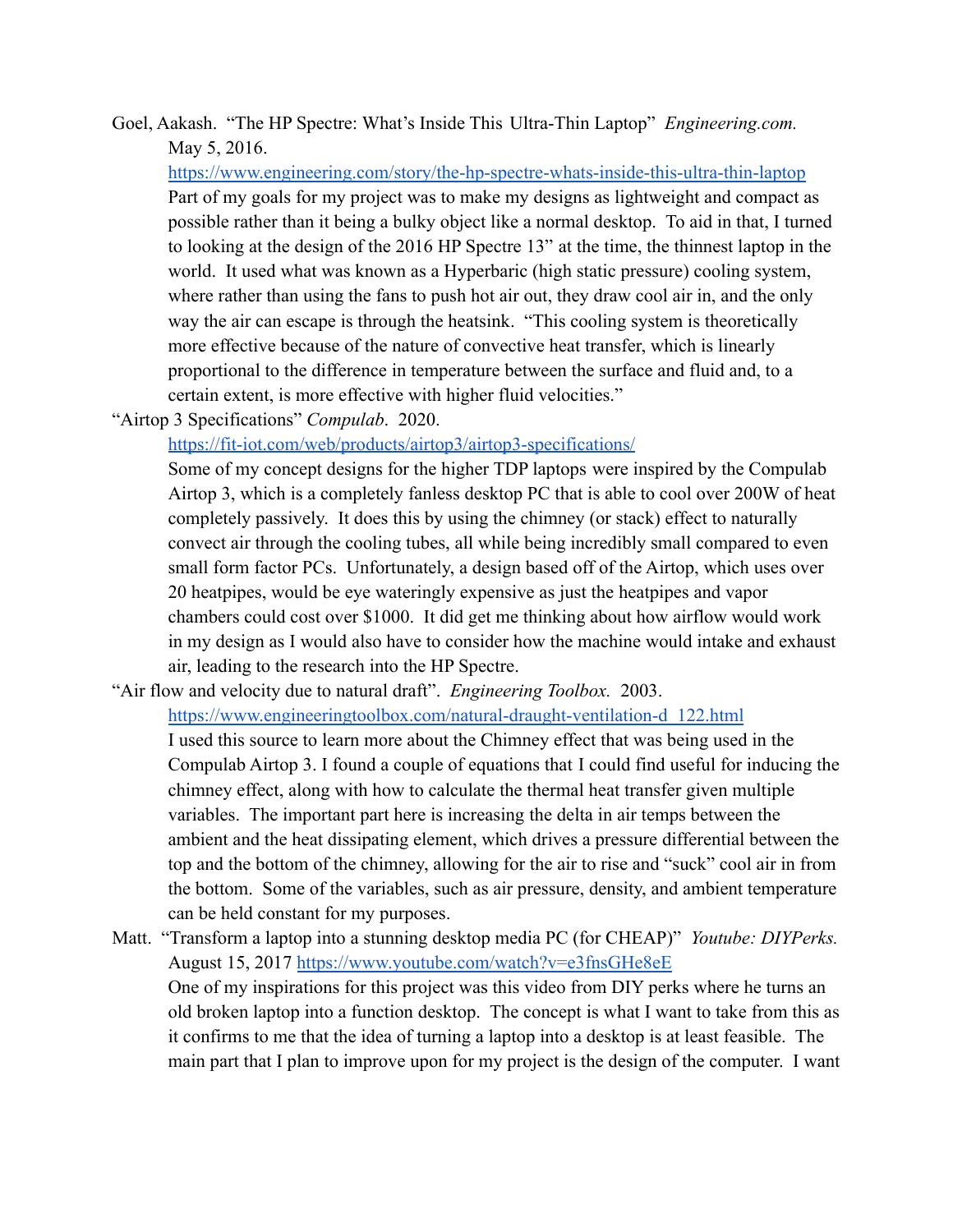to shy away from the rustic and DIY look into maybe something more professional or modern. I also want to focus on making the design more compact, especially in slimness.

- Matt. "DIY Dual Screen Laptop! (100% DIY)" *Youtube: DIYPerks.* September 26, 2019. <https://www.youtube.com/watch?v=J2aY6cvk-WI> Another of my inspirations for my project was another video from DIY perks. In this case, he uses a salvaged laptop display in order to
- "LVDS (Low-Voltage Differential Signaling)" *SemiconductorEngineering.* [https://semiengineering.com/knowledge\\_centers/communications-io/off-chip-communica](https://semiengineering.com/knowledge_centers/communications-io/off-chip-communications/i-o-enabling-technology/lvds-low-voltage-differential-signaling/) [tions/i-o-enabling-technology/lvds-low-voltage-differential-signaling/](https://semiengineering.com/knowledge_centers/communications-io/off-chip-communications/i-o-enabling-technology/lvds-low-voltage-differential-signaling/)

With this source, I learned a bit about the signalling protocol of LVDS and why it is used everywhere. Although electrically, most LVDS connectors use the same protocol and electrical work, each panel can be different in pinout or which pins are being used as some can be 1080p60hz or 4k120hz for example. This means that I'll need to find a specific LVDS board and pinout for my specific panel. LVDS itself is very power efficient, and will likely not need much power delivery overhead when it comes to finding a board and powering it.

Sebastian, Linus. "We made our own monitor for under \$100" *Youtube: Linus Tech Tips.* October 13, 2019. <https://www.youtube.com/watch?v=8mFUTpvetjM> This video is another showcase of the LVDS Control board working with a bare panel. For my purposes, I think I can improve upon this design by going with a metal construction in order to make the display stronger. I also intend to make the monitor portable, which may require me to design my own stand rather than using a COTS monitor stand like what is used in the video.

"Thermal Design Power (TDP) in Intel Processors" *Intel.*

<https://www.intel.com/content/www/us/en/support/articles/000055611/processors.html> After understanding the heat dissipation part of computers, I also had to consider what and how to use the TDP rating of the processors involved. TDP or Thermal Design Power, isn't the maximum amount of power that an Intel processor is using, but rather, the amount of heat rating for the cooling solution that it will be used with. In theory, for a 15W chip, the CPU can be pulling more than 15W, but the amount of heat that it is outputting, depending on how efficient it is, can be less than "15W" Usually, if a cooling solution is not effective enough for a CPU, then it will actively try to draw less power, usually be reducing clock speeds and turbo boost. For me, I don't expect the use case to require a turbo boost, and one of the laptops in question has such a low TDP (relatively), 15W, that hopefully any cooling solution will work.

u/North-Pineapple-2688. "Why 2 DIEs on intel mobile processors?" *Reddit.* November 2020. [https://www.reddit.com/r/intel/comments/k0ij0j/why\\_2\\_dies\\_on\\_intel\\_mobile\\_processors](https://www.reddit.com/r/intel/comments/k0ij0j/why_2_dies_on_intel_mobile_processors/) After disassembling both laptops and looking at their cooling solutions, I was confused why the Intel CPU had 2 dies on it despite Intel making their CPUs with a monolithic